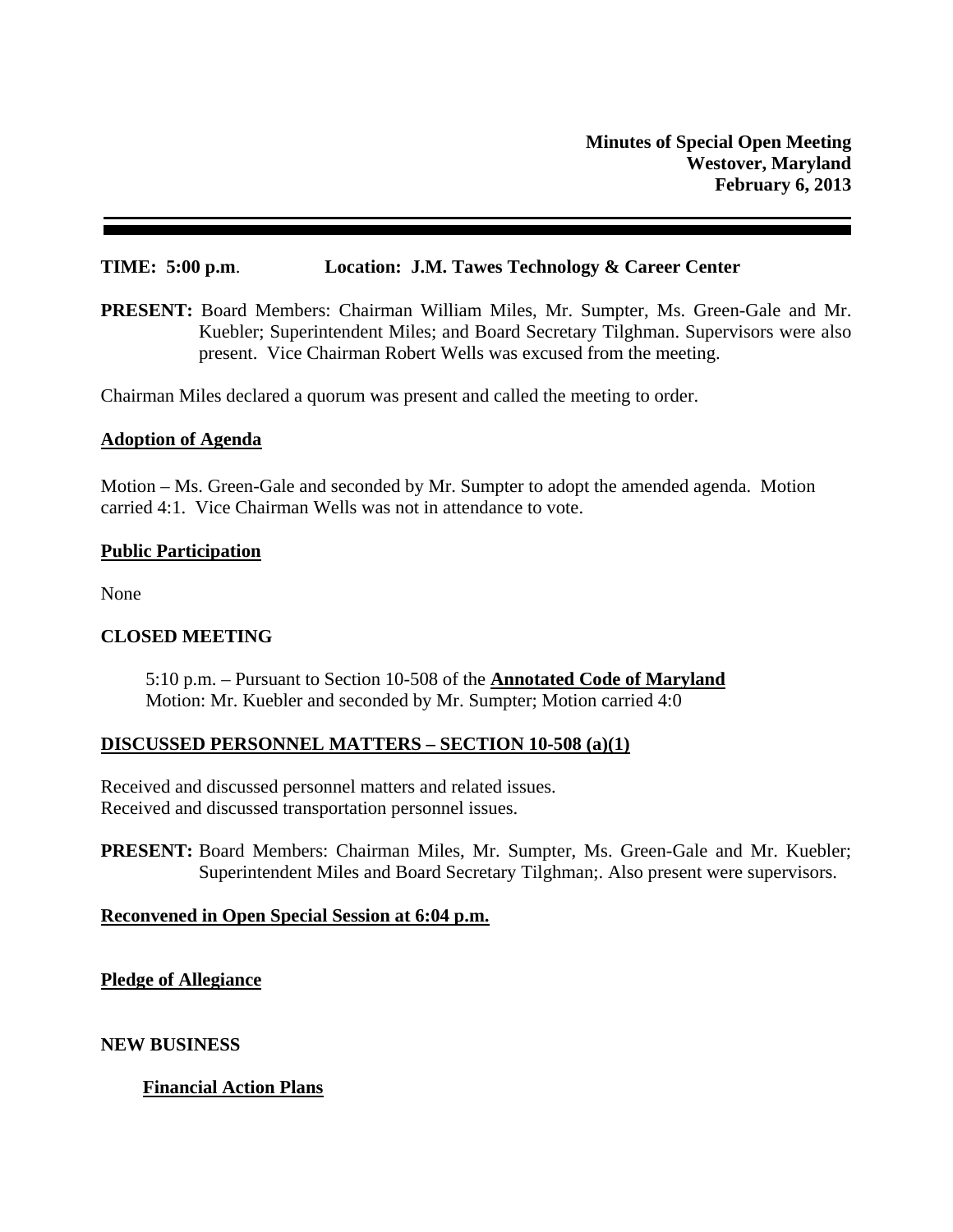Mr. Blye presented a financial report on the current budget and addressed budget deficit concerns. He stated that fringe benefits have increased and the presented report may not be aligned with actual projections. Spending has been frozen and finance has taken several action plans. The Board is requesting the following information:

- $\triangleright$  Spending freeze Will it affect student achievement?
- Projected contracted costs
- $\triangleright$  Category clarification
- $\triangleright$  Explanation of previous and current financial statements budget numbers

The Board agreed that further discussion was needed and that a presentation requesting the additional information be provided at the February 19, 2013 Open Work Session.

# **Curriculum & Instruction**

### **Student Achievement – Intervention, Remediation, and Enrichment**

Ms. Lisa Hopkins presented a report on Tier 2 and Tier 3 intervention, remediation and enrichment. She explained that during Tier 2 intervention, teachers reteach students who do not understand the subject matter. Teachers also use other teachers' strategies to improve student achievement. Students are tracked and if improvements have not been made than the student moves to Tier 3 intervention which provides additional measures to help students that are having trouble comprehending. Ms. Hopkins stated that staff members are seeking measures to address interventions that need improvement.

Mr. Kuebler requests that Ms. Hopkins provide a follow up report after student assessments have been taken.

# **SAT Preparation**

Ms. Hopkins stated that Washington Academy & High School were part of a mini trial SAT Session program. She will be requesting funding for secondary afterschool SAT tutoring. This will cost approximately \$3,200 for a six week session. Mr. Kuebler requested that students be made aware of the free online SAT tutorials.

# **Elementary and Secondary Enrichment**

Engineering and Photography are pullout enrichment programs provided in the elementary schools and STEM classes. Greenthumb and a Reading Club are enrichment classes offered at the secondary schools. High school students can take AP courses, ½ in the classroom and the other ½ online.

# **Grading System**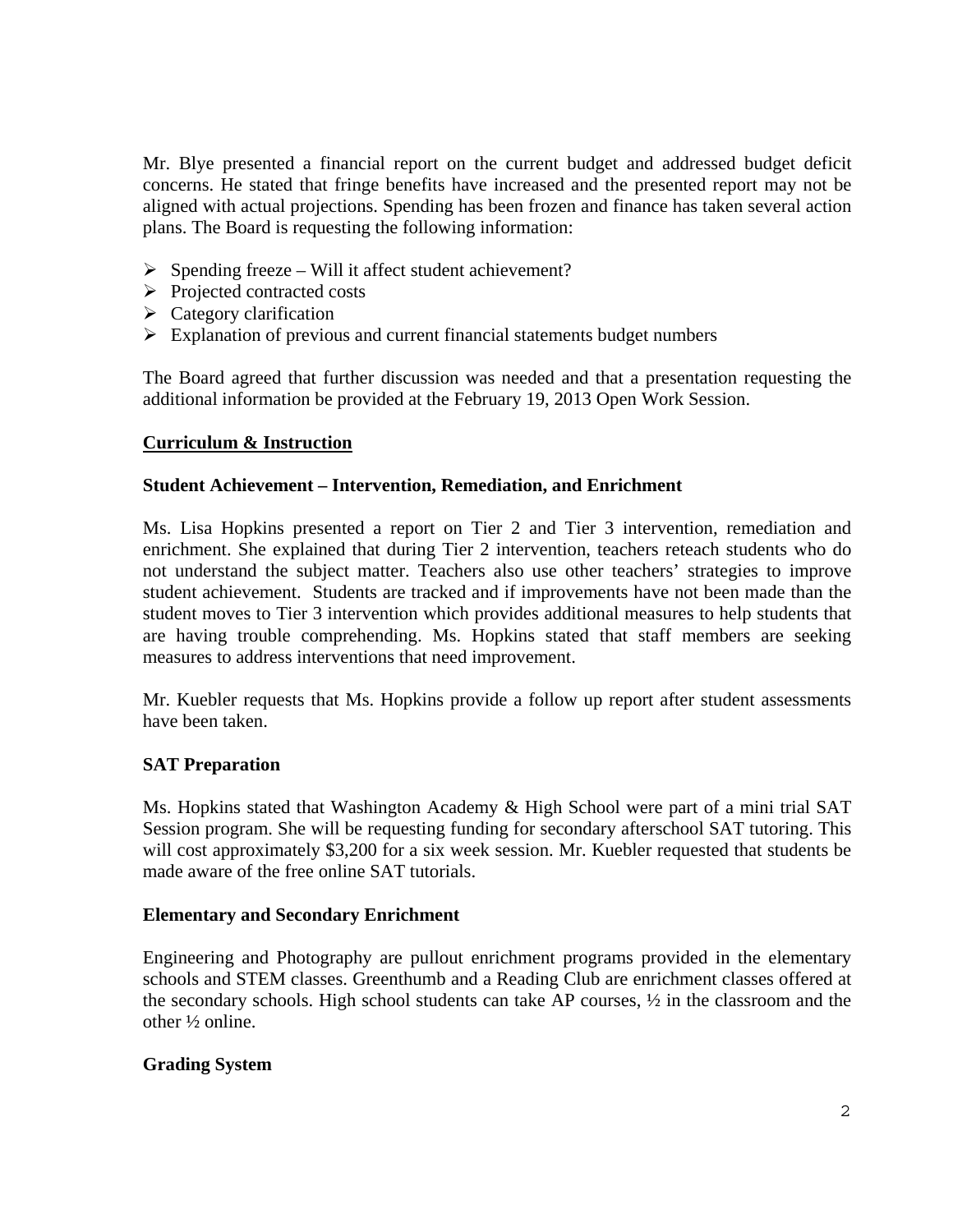Mr. Elebash presented the Board with the grading committee's timeline. He stated that the main problem with the current grading system is that grading does not differentiate the type of assignments that are done and that category weights must be adopted. Each school should be consistent with how assignments are graded. Mr. Kuebler stated that consideration should be made in reverting back to percentage grades.

### **Promise Academy Operation Review**

Mr. Sidney Hankerson presented an overview of the operations at the Promise Academy. Disruptive students not achieving in the schools are transitioned to the Promise Academy. Students are placed in smaller class sized settings. Academics are implemented so when students are transitioned back to their home schools they are prepared to take their MSA and HSAs. Mr. Hankerson stated that unlike the High Roads Academy, the Promise Academy is not designed for elementary school students.

### **School Security Update**

Mr. Jefferson informed the Board that the task force security committee will begin on February 7, 2013 at Woodson Elementary School. Security observations could also include schools buses. A report will be provided to the Board once the inspections are complete. Ms. Green-Gale requested that information not be shared with anyone unless approved by the Board.

#### **CHS Bats**

The Board was informed that there were no new bat sightings at Crisfield Academy & High School, but there had been alleged reports of bats at Washington Academy & High School. Wildlife Control remains on standby.

#### **Athletic Fields**

Mr. Jefferson informed the Board that the community members have offered to help restoration of the athletic fields.

Mr. Kuebler announced that Clint Sterling, teacher and Director of Recreation & Parks, will be replacing him on the Athletic Committee.